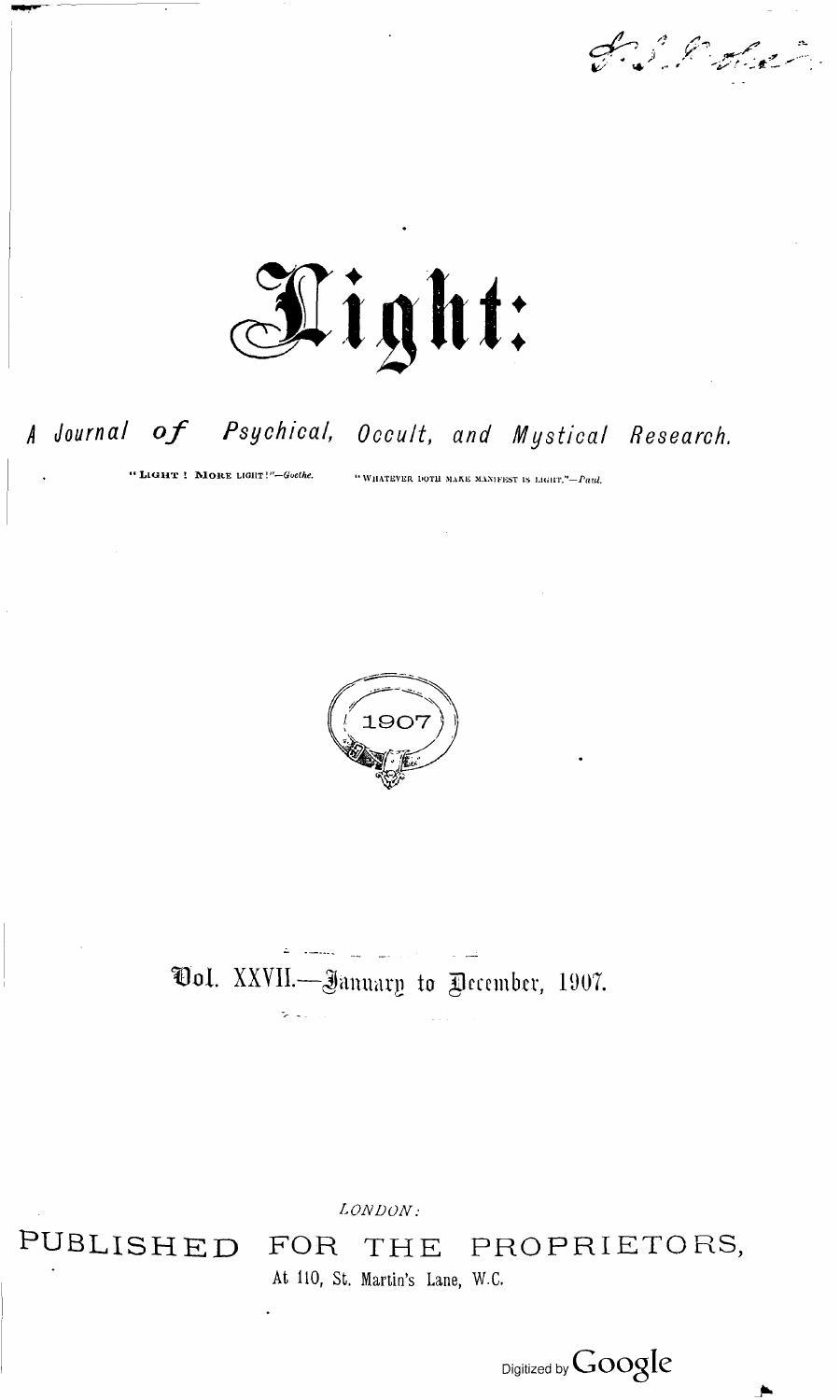Phil - 21. OF

 $\mathbf{I}$ 

**|** 

 $\overline{\phantom{a}}$ 

.<br>PC



LONDON: THE FRIARS PRINTING ASSOCIATION, LIMITED, 26A, TUDOR STREET, E.C.

 $\text{Digital by Google}$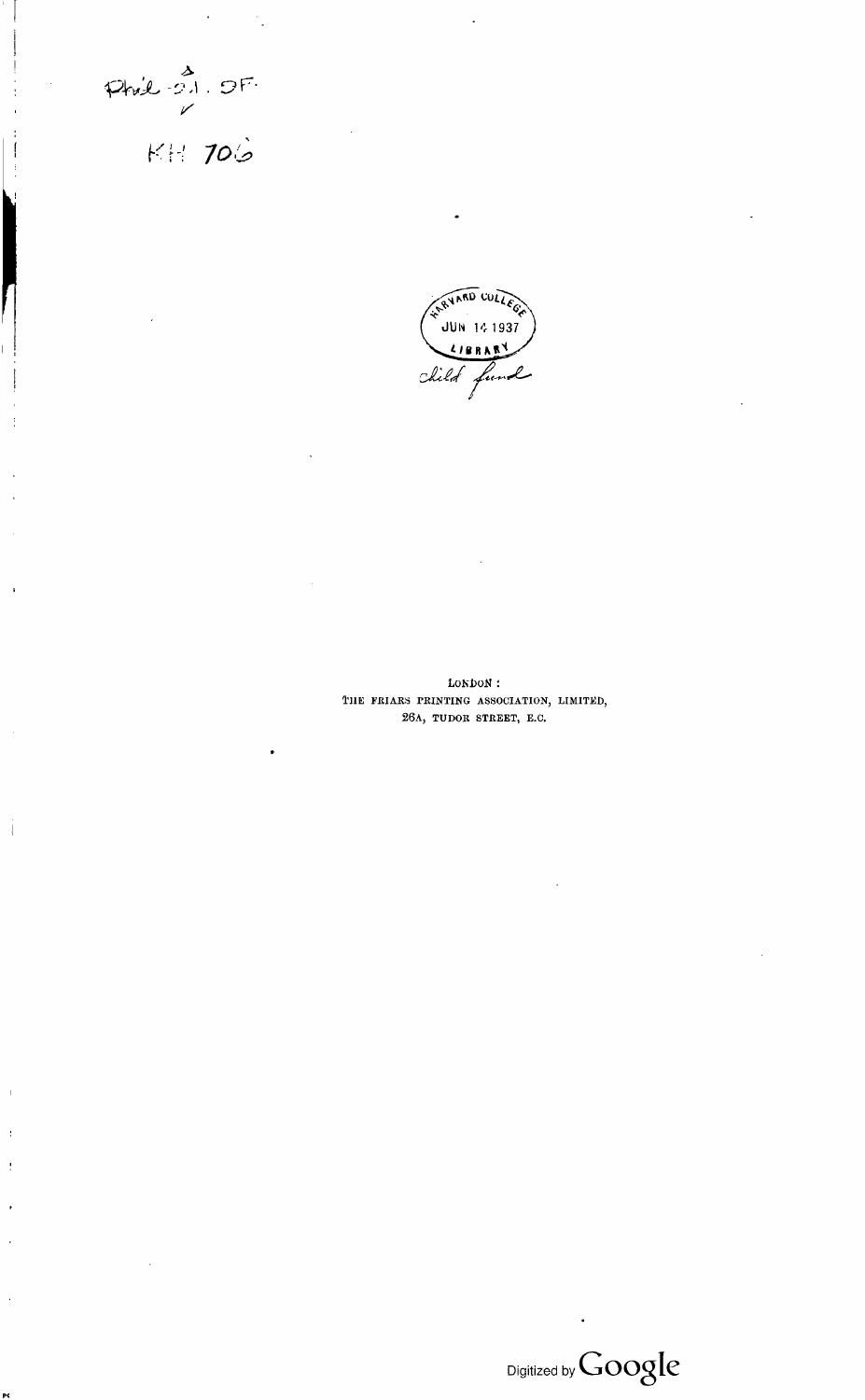## INDEX

A drice, Helpful, 67, 118, 424<br>Africa, South, 10, 316, 461, 611. (And see Morse,<br>Miss Florence, and Mediumship of Mrs.<br>Place-Veary.) **American S.P.B., IS, 316 American Spiritualists \* Convention., 504 Anesthetics, 514, 539. 552** Animals, Survival of, &c., 228, 240, 251, 263, 269, 275, 287, 299, 304, 310, 335, 345, 348, 356, 359, 579, 619<br>
<sup>1</sup>An Old Correspondent, 1 Letter from, 52<br>
Answer to Questions, 301, 585<br>
Apport of a Document, 252, 255<br>
Ans **Art, Spiritual, 448 Astrology, 112. 208, 516 Authority, Spiritual, 67 Automatic Drawing, 332. 342, 382 Automatic Writing, 135, 195**

B **alloonist, Lost, Returns, 497 Barlow, George, 361, 367, 392, 443 Beha'ism, 141,165, 233 Belgium, Spiritualism in. 327, 428, 542** Beliefs, Past, 430, 530<br>Besant, Mrs., 201, 278, 303, 344, 502, 512, 556<br>Bible, Opinions on the, 143, 166, 215 **Bird Medium, 413** Blind, Clairvoyance among the, 491<br>Body, Ascension of the, 230<br>Body, Out of the, 172, 227, 377<br>Brain, Spiritual, 484 **Burial, Premature, 305» 420 Butler, Mrs. Josephine, 45**

(Sampbell, Rev. R. J., 28, 56, 88, 208, 277, 453, 482, 208, 207, 545, 597<br>Cancer, Cure of, 264, 302, 611<br>Capital Punishment, 612<br>Carlyle, Inspiration of, 379 **Casts o! Spirit Faces, 41 Catholics and Spiritualism, 27, 285, 457 Cheerfulness, Value of, 357 Child, Only a, 497** Children, Psychic, 166, 221, 501<br>Christ, Personal and Cosmic, 185<br>Christians, Are they Spiritualists ? 365<br>Christmas, 34, 609 **Church and Future Life, 429 Circles, Private, 65, 99, 113, 240, 252** Clairaudience, 169, 545<br>Clairtoyance, 80, 150, 154, 167, 190, 435, 478, 545<br>Clairtoyance, Discoveries by, 374, 388, 466, 52d, 551<br>Clergmen and Spiritualism, 00, 202, 484, 493, 529,<br>533 **Coincidences, 23, 131, 178, 276. 513, 526, 544** Colley, Archdeacon, Libel Action, 207, 214, 222, 206<br>Colours, 22, 70, 83, 95, 143, 478<br>Colville, Mr. W. J., 22, 107, 251<br>Colville, Mr. W. J., 20, 107, 251<br>Colville, Mr. W. J., on Telepathy, 307, 314, 326<br>Comfort All that M **Consciousness, Problems of, 160 Crookes, Sir Win., 57, 411, 599 Cruelty a Mental Disease? 600, 012 i** Dangers' of Spiritualism, 261, 557<br>Danish Mysteries, 111<br>Davis, Andrew Jackson, and **·** The Harmonial<br>Philosophy.' Address by Mr. E. Wake Cook,<br>Daris, Dr. A. J., 488 Dean McNeile, 132, 144, 155, 180<br>Death, Apparitions at, 57, 141, 454, 494<br>Death Change and After, 100, 113, 316, 451, 487, 501<br>Death Intimations, 12, 39, 422, 440, 483, 526, 538, 543,<br>599, 620 **Death Predictions and Warnings. 101, 219, 340,344. 440,461, 563** Deathbed Experiences, 118, 252, 485, 494, 563, 576, 600<br>Destiny, Problem of, 173, 191<br>Development, Psychic and Spiritual, 77<br>Diet, 112, 170, 298, 324, 396, 419, 429, 470, 484

**Difficulties of Investigation, 210, 475 Dilemma, A Logical, 346 Disappearances, Mysterious, 125, 156, 179, 475, 524, 580 Disasters, Predicted, 133, 191, 469, 492, 011** Discovery, Important, 179<br>Divine Feminine, 100<br>Divining Rod, 64, 70, 119, 182, 454, 502, 615<br>Divining Rod, History and Mystery of. Address<br>by Prof. W. F. Barrett, 43<br>Divinity of the Commonplace, 172 Divinity, Realisation of, 458<br>Drawings, Automatic, 332, 342, 382<br>Drawings, Spirit, 191<br>Dream Episode, 303, 323, 352, 371<br>Dream Intimations, 266, 422, 483, 503, 526, 543, 552,<br>574, 586, 689, 620 Dreams and Phantasms, 503<br>Dreams, Musical, 311, 503<br>Dreams, Premonitory, 64, 334, 303, 440, 563, 570, 580,<br>536 **Dying Dog's Form Seen, 356** E **Era, The New, 55 Everitt, Mr. T., Memorial, 103 Evidential and Otherwise, 364, 380 motion and Spiritual Development, 512 Evil, 170 Evolution or Incarnation? 304, 347**

Evolution and Spiritualism. Address by the Rev.<br>J. Page Hopps, 103<br>Experiences, A Doctor's, 476, 524, 574<br>Experiences, Educational, 507 **Experiences, Remarkable, 24, 36, 214, 251, 420, 443, 455 Explorations in the Field of Psyche. Address by Madame d'Esperauce, 70,91**

F **acts, 183, 447, 480 Fate, 219, 415** Flammarion on Spiritualism, 2, 194, 242, 245, 280,<br>453, 534, 575<br>Frood for the Psychic Body, 245<br>Fraternity, Limited, 183<br>Free Agency, Man's, 504, 530, 564, 576, 587<br>Friendship with God, 540

G **ermany, Spiritualism in, 59, 319 Ghost Stories, 319, 411, 422, 434, 580 Ghosts, 17, 119, 340, 602** Glastonbury Dish, 370<br>(Hossary, Spiritualist, 443, 454, 465, 478, 489, 494,<br>509, 524, 532, 545, 562<br>Cnosis, Gospel of the. Address by Mr. G. R.S.<br>Mead, 163 **Gods; or Sons of God, 403 Guidance, Spirit, 33, 94, 598** H **ahnemann and Homieopathy, 525, 610 Harrison, Frederic, 233, 246** Hate and the Hater, 470<br>
Haunted House Case, 127, 332, 334, 345<br>
Hauntings, 57, 58, 101, 137, 146, 377, 400, 510, 551<br>
Hauntings, 57, 58, 101, 137, 146, 377, 400, 510, 551<br>
Hauling, Nental, 69, 116, 202, 305<br>
Healing, Nen Help, Unexpected, 94<br>
Hindmuest to the Sprend of Spiritualism. Address<br>
by Miss II. A. Dallas, 571, 583<br>
Hodgson, Dr. Richard, 3, 15, 87, 143, 171, 195, 233<br>
Holidays, 404, 440<br>
Home, D. D., 5, 112, 323, 341<br>
Home of Unshe **Human Radiations, 279 Hypnotism, 254, 336, 509, 516 Hypnotism or Spirit Power? 245, 261, 518 Hyslop, Prof., 15, S7, 171, 193, 233,364, 330, 413**

— dentity, Spirit, 26, 29, 67, 34, 122, 132, 154, 302,<br>— 428, 509, 523, 527, 501, 604<br>LLUSTRATIONS— Madame d'Espérance, 78<br>Mrs. L. I. Finch, 246<br>Mr. Gerald Massey, 525<br>Imagination, Illuminated, 476<br>Immortality, 169, 508, 513, 524, 537, 545<br>Immortality, 169, 508, 513, 555, 179, 101<br>India, Spiritualism in, 41, 352, 520<br>Ind **Inquirer Convinced, 395 Inspiration or Automatism ? 151 Introspection, 298**

J **Jews and Christianity, 245, 290, 433 Journalist's Experience, 351 apanese Spiritualism, 123, 134,139, 166, 255, 351 Joy as a Duty, 56**

K **aradja, Princess, 332, 342, 382, 401 Kingsford, Dr. Anna, 387, 476**

L **ast Enemy, 385 Law or Life, 442, 455** Leading Articles— 'As a Hamdhreadth,' 6<br>
Beautiful Life, 420<br>
Beneficent Reign of Law, 558<br>
Beneficent Reign of Law, 558<br>
Broad Spiritual Dullook, 510<br>
Buddha on Reincarnation, 18<br>
Charm of Christmas, 606<br>
Charm of Christmas, 606<br>
Desperie Libel Action. (See 'LtGHT,' Colley, 'Two Worlds.')<br>Life Beyond the Veil, 113<br>'LtGHT,' Appreciations of, 20, 148, 213, 455, 515, 528,<br>586, 609<br>'LtGHT' Libel Case, 127, 332, 334, 345 Light, The New, 63<br>
Lincoln, Abraham, 461<br>
Lodge, Sir O., 181, 452, 521, 537, 597<br>
Lombroso and Spiritualism, 3, 611<br>
LONDOS SPIRITUALIST ALLIANCE—<br>
Address by Prof. W. F. Barrett, 43<br>
Address by Nr. J. W. Boulding, 223, 2